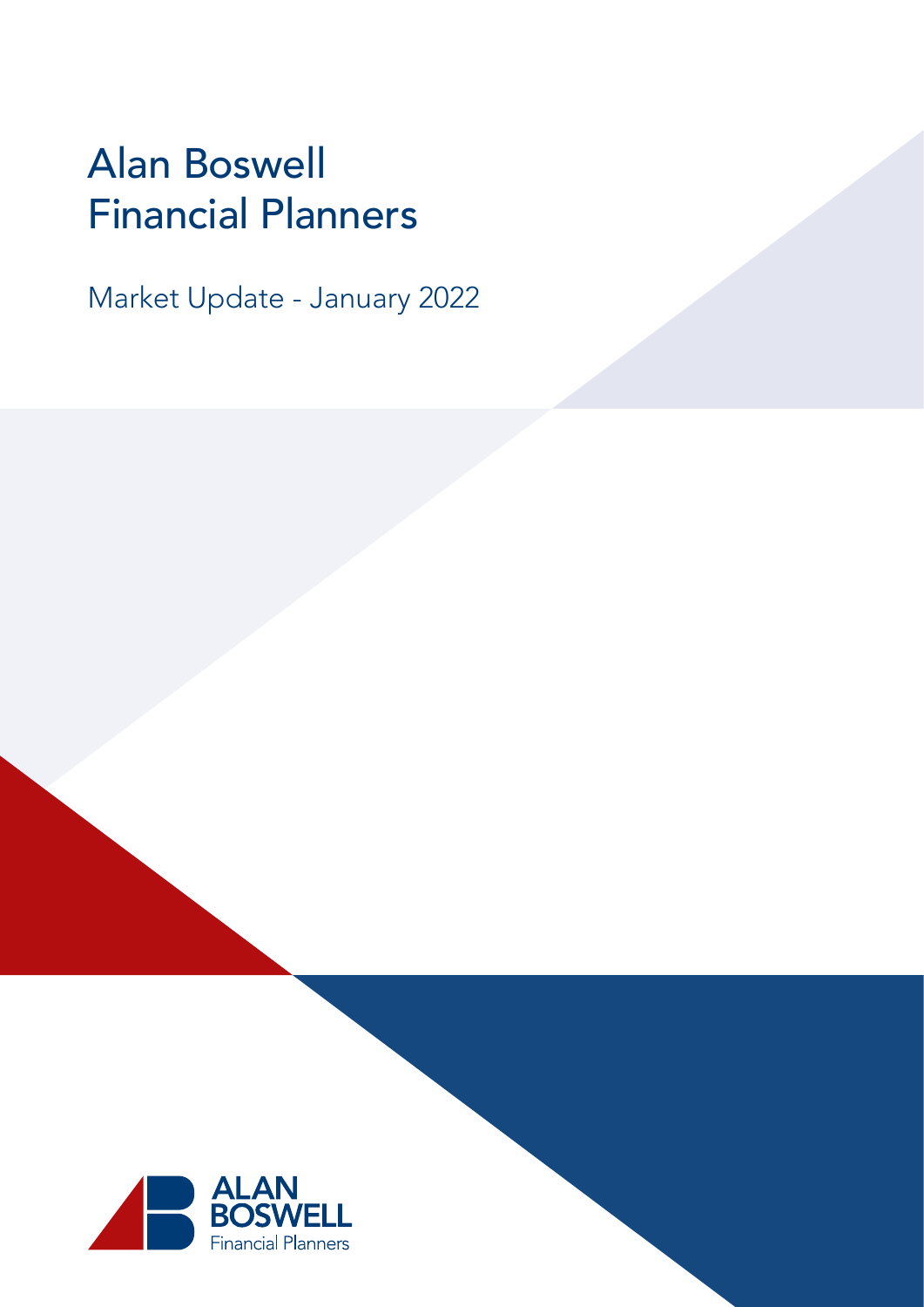

Sky-high COVID-19 cases, a volatile equity-market rally, and worry over rising interest rates can describe both the first and last weeks of 2021. An obvious difference between those two timeframes is that the prospect of widespread vaccination became reality, dealing a sharp blow to the severity of illness among the infected. A towering nine billion vaccine doses were administered worldwide through the end of 2021, rendering roughly 49% of the global population fully vaccinated.

Turning to financial markets, the fourth quarter began in the shadow of September's selloff, which was the most extended shakeout of 2021. After recovering in October, equities vaulted higher through mid-November before unrestrained inflation, tightening central-bank policy and the emergence of the Omicron variant combined for a choppy climb to finish the year.

US shares were the top-performing major market for the fourth quarter and the full calendar year. The UK and Europe also performed quite well over both time frames. Hong Kong and Japan had significant losses in the three-month period; Japan was up modestly in 2021, while Hong Kong had a full-year decline. Brazil and China were down steeply for the quarter and the year, with China delivering the deepest loss among major markets in 2021. Across the UK, eurozone and US, short-to-medium-term government bond rates increased during the fourth quarter, while long-term rates declined, resulting in flatter yield curves. Within fixed interest, fourth-quarter performance mirrored the full year: inflation indexed bonds were the top performers, followed by high yield. Most other sectors were mildly negative given the impact of rising rates, but global bonds were down by more due to currency effects. Local-currency emerging-market debt had the steepest losses for the quarter and year.

The UK government's autumn budget traded improved benefits for tax increases. It proposed a reduction in the universal credit taper rate for low-income workers (from 63% to 55%, meaning that the credit will phase out more slowly) and an annual £500 increase in work allowances. Brick-and-mortar stores will also see more relief via a temporary 50% cut in business rates and no increase in 2022. On the revenue side, a 1.25% bump in national insurance contributions was scheduled to begin in the spring, and a long-telegraphed increase in the corporation tax remained set for 2023.

Germany's new governing coalition came together in late November. The centre left Social Democrats (SPD) secured 25.7% of ballots cast in the September election, while the progressive environmentalist Greens won 14.8% and probusiness Free Democrats (FDP) received 11.5% of the votes. As of December, SPD leader Olaf Scholz heads the government as chancellor, while FDP leader Christian Lindner serves as finance minister.

The US Congress voted to raise the debt ceiling (that is, the federal government's borrowing limit) twice during the fourth quarter—first with an October stopgap hike of \$480 billion, and then with a December increase of \$2.5 trillion—which is expected to cover spending through early 2023.

US President Joe Biden signed the Infrastructure Investment and Jobs Act—a multi-year infrastructure funding bill—into law during November. The initiative appropriated \$1.2 trillion (including \$550 billion above baseline spending), with nearly \$300 billion of new spending to fund transportation projects over the next decade, another \$65 billion apiece dedicated to broadband internet and power grid projects, and \$55 billion reserved for water infrastructure.

## Economic Data

- UK manufacturing growth essentially held steady at a high level throughout the fourth quarter after peaking in May and cooling through September. Employment in the manufacturing sector improved for 12 straight months through December, and output prices increased at the highest rate on record since 2008.
- Growth in the UK services sector ground down to a modest pace in late 2021 as activity hit a 10-month low in December.
- The UK claimant count (which calculates the number of people claiming Jobseeker's Allowance) continued to decline in November, with roughly 65,000 fewer claimants compared to the prior month—representing 4.9% of the population as at November's reading.
- The UK economy expanded by 1.1% during the third quarter and 6.8% year over year through September, a steep climb down from the second quarter's 5.4% pace (and 24.6% growth in the year through June).
- The expansion in eurozone manufacturing continued at a brisk pace during the fourth quarter, but continued to soften. Inventories of input materials grew in December at the fastest rate on record since 1998. Italy had the highest pace of manufacturing growth in the eurozone at the end of the year, while France had the lowest.
- Eurozone services sector growth slowed unevenly during the fourth quarter, ending in December with the weakest expansion since returning to growth in April 2021.
- The overall eurozone economy strengthened by 2.2% during the third quarter and 3.9% year over year through September, in line with the second-quarter pace of 2.1%, although the year-over-year figure was well below the 14.2% growth measured through June.